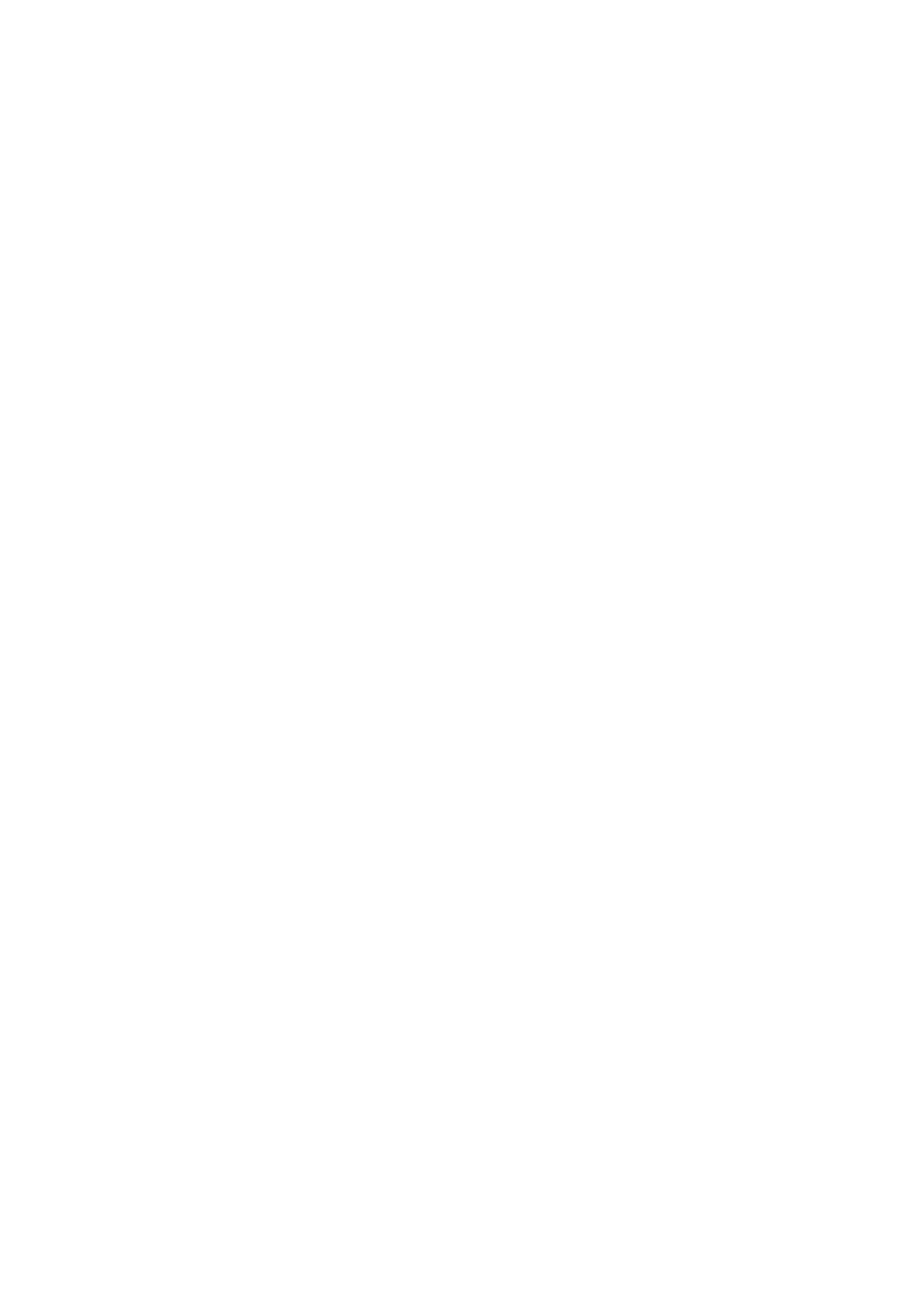# **Note on the recent French studies on by catch and pingers in the English Channel**

Morizur Y., Hassani S., Le Niliot Ph., Gamblin C., Toulhoat L., Pezeril S.

*Ifremer, centre de Brest, départment STH, 29280 Plouzané, France Oceanopolis, laboratoire d'Etude des Mammifères Marins, 29200, Brest Agence des Aires Marines Protégées(AAMP), Parc Naturel Marin d'Iroise, 29 Le Conquet Comité National des Pêches Maritimes et des Elevages Marins (CNPMEM), 75 Paris Observatoire pour la Conservation et l'Etude des Animaux et Milieux Marins OCEAMM, 59123 Zyudcoote*

The English Channel comprised the ICES areras VIIe and VIId which are more or less a part of the North Sea area as delimitated by Ascobans.

Two studies (Pingiroise and FilManCet) were conduced in that area. Filmancet study comprises two different areas: North Brittany and Nord Pas de Calais (Figure 1). The main objectives are to quantify accidental catches of marine mammals in set nets and identify solutions to limit them. Pingiroise is a study dedicated to the set net fishery in the Iroise area at the west of Brittany. The three objectives of that study in a marine protected area was to make comparative trials with pingers, to determine the bycatch in set net fishery operating inside and around the Marine protected area and to estimate the abundance and the distribution of cetaceans.



*Figure 1: French areas of the bycatch study in the English Channel*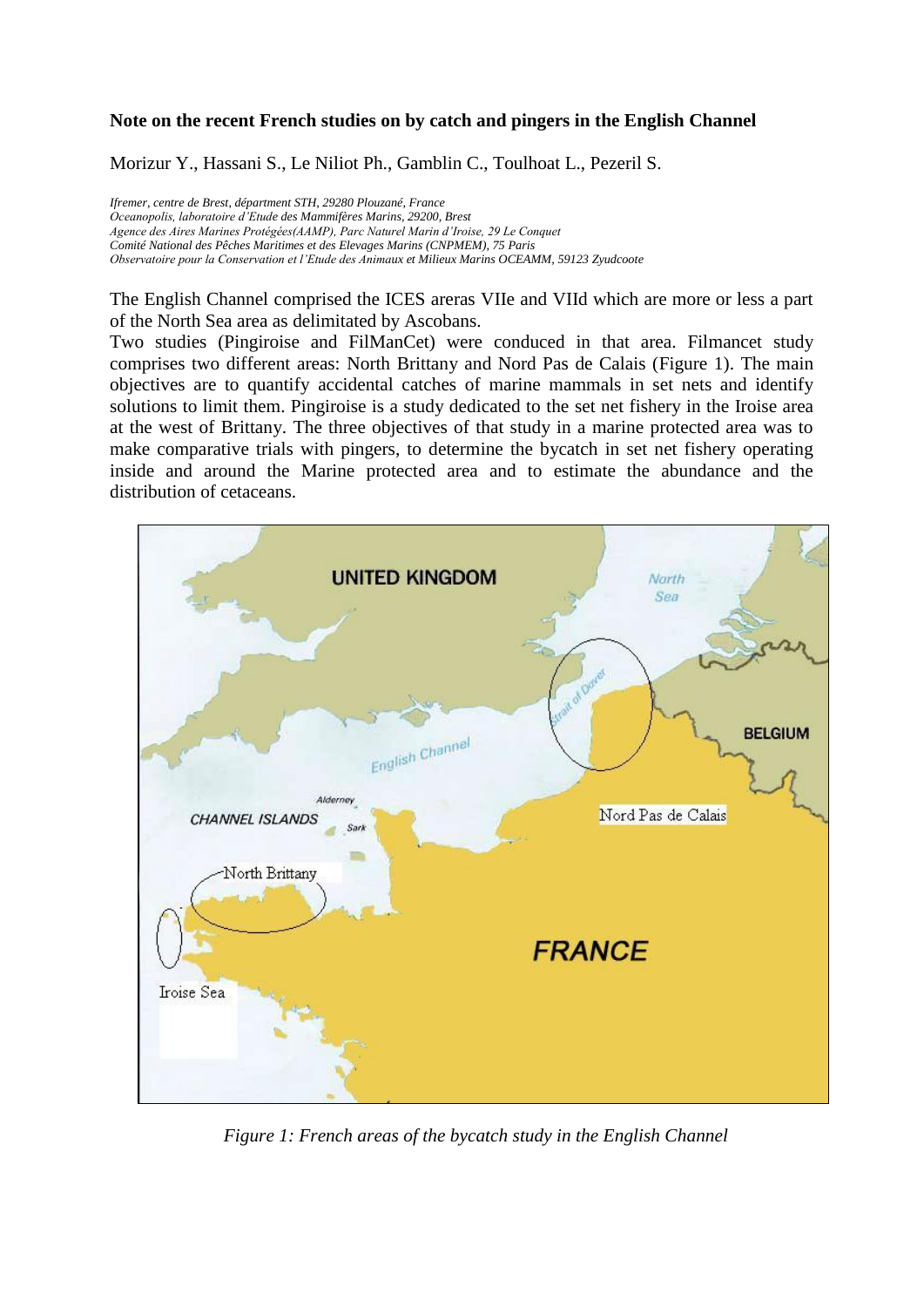# **1. A field experiment on acoustic deterrent devices in a large mesh net fishery off the Celtic shelf (the "Pingiroise" study )**

A pinger experiment was carried out on the French trammel net fishery in the marine protected area off the west coasts of Britanny in order to compare acoustic mitigation measures for harbour porpoise and also to collect bycatch informations.

Three types of pinger devices (*Aquamark 100*, *Marexi V2.2*, *DDD02*) were used for porpoise mitigation in the area where no bycatch estimation has previously been made. The pingers *DDD02* were attached at each end of the net near the anchor. The pinger *Aquamark 100* and *Marexi V2.2* were attached to the headline of the nets and were respectively spaced by 400 m and 200 m. The EC regulation 812/2004 requires such a pilot study. Observers were deployed on board of 10 fishing vessels from the fishing harbours of Le Conquet and Audierne.

The results were analysed from19/04/2008 to 17/04/2009, a full year's on-board observations. The nets analysed are large-meshed nets which target anglerfish.

During one year, 462 km (x 72 hours soak time) of control nets (non-equipped) and 150 km of equipped nets (with one of the three systems) were observed in order to compare bycatch, as well as physical reliability and practicability of pingers. Three harbour porpoises *Phocoena phocoena* were caught in the control nets whereas two porpoises and two grey seals *Halichoerus grypus* were recorded by-caught in the nets equipped with *Aquamark 100*. The by-catch rate was 0.00008 porpoises per km.h on the control nets and twice as many in the pingered nets or, more precisely, six times more for those equipped with the *Aquamark 100*. No statistical test could be performed due to the small numbers of bycaught individuals. The practicability, reliability and costs were analyzed for each pinger type. The results are discussed in relation to mitigation measures and regulations.

In this area the bycatch was evaluated to 11 porpoises by vessel for the one full year (2008- 2009).

| <b>Incidental bycatch</b> | Date             | Trip         | Latitude       | Depth $(m)$    | <b>Equipped Net</b> |  |
|---------------------------|------------------|--------------|----------------|----------------|---------------------|--|
| (Species)                 |                  | number/Obser | North          |                | (Pinger/No)         |  |
|                           |                  | ver code     |                |                |                     |  |
| Halichoerus grypus        | 19-avr-08        | 2/SD         | 48°11          | 61             | Aquamark 100        |  |
| Phocoena phocoena         | 25-août-08       | 8/YG         | $47^{\circ}54$ | 70             | No                  |  |
| Phocoena phocoena         | $08$ -sept- $08$ | 11/MB        | $47^\circ 49$  | 90             | No                  |  |
| Phocoena phocoena         | 25-sept-08       | 16/MB        | $47^{\circ}50$ | 100            | Aquamark 100        |  |
| Phocoena phocoena         | 05/11/2008       | 26/AB        | 48°32          | 105            | Aquamark 100        |  |
| Halichoerus grypus        | 04/04/2009       | 30/ABN       | $48^\circ 19$  | 55             | Aquamark 100        |  |
| Phocoena phocoena         | 18/04/2009       | 31/SD        | 48°17          | $\blacksquare$ | No                  |  |

Table 1 : Incidental by-catches observed in the monkfish trammel nets in the Iroise sea over a one-year time period ;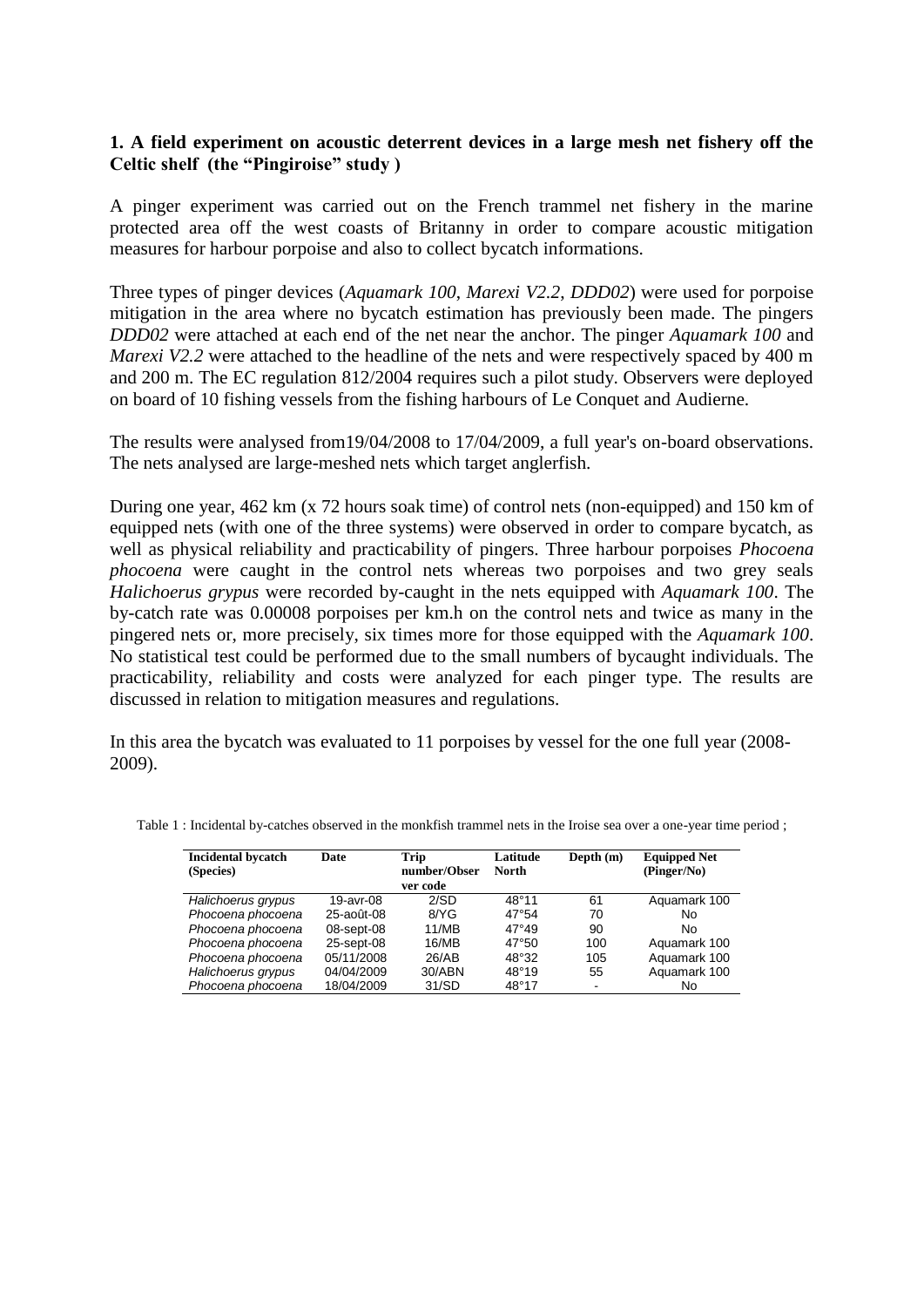|                              | <b>Control nets</b> | <b>Pinger nets</b> |  |  |
|------------------------------|---------------------|--------------------|--|--|
| Km hauled                    | 462                 | 150                |  |  |
| Incidental bycatch (numbers) |                     |                    |  |  |
| Phocoena phocoena            | 3                   | 2                  |  |  |
| Halichoerus grypus           | 0                   | $\overline{c}$     |  |  |
| Bycatch rate (Nb/km)         |                     |                    |  |  |
| Phocoena phocoena            | 0.006               | 0.013              |  |  |
| Halichoerus grypus           | 0                   | 0.013              |  |  |

#### Table 2 : Length of nets observed, numbers and rate of incidental bycatch

Table 3 : Comparison of the initial costs and inferred costs of the pingers for a 3.2 km standard length of fixed nets in the context of our experimental rhythm and in the case of a rhythm of commercial fishing.

| <b>Pingers</b>  | Number of<br>pingers for<br>3.2 km | unit<br>Cost | initial<br>Cost | immediate Rate<br>of replacement  | Number of<br>units of<br>replacement<br>during one<br>year | annual Rate<br>of observed<br>increase | <b>Experimental</b><br>additional<br>cost for one<br>year<br>$\bf(1)$ | <b>Additional cost</b><br>for fishermen<br>for one year<br>(2) | <b>Real cost for</b><br>one year<br>(2) | real Cost for<br>fishermen after<br>fishermen after one year in the<br>812/2004 reg.<br>conditions |
|-----------------|------------------------------------|--------------|-----------------|-----------------------------------|------------------------------------------------------------|----------------------------------------|-----------------------------------------------------------------------|----------------------------------------------------------------|-----------------------------------------|----------------------------------------------------------------------------------------------------|
|                 |                                    |              |                 |                                   |                                                            |                                        |                                                                       |                                                                |                                         | (3)                                                                                                |
| V2.2            | 16                                 | 60           | 960€            | $4 \text{ units}/1 \text{ month}$ | 48                                                         | 300%                                   | 2880€                                                                 | 5760€                                                          | $6720 \in$                              | 13440€                                                                                             |
| <b>Aqu. 100</b> | 8                                  | 110          |                 | $880 \in 2$ units/2 months        | 12                                                         | 150%                                   | $1320 \in$                                                            | 2640€                                                          | $3720 \in$                              | 7440€                                                                                              |
| <b>DDD</b> 02   | 2                                  | 330          | 660€            | unit/3 months                     | 4                                                          | 200%                                   | $1320 \in$                                                            | 2640€                                                          | 3300€                                   | 3300€                                                                                              |

(1) at the rate of one immersion per month; (2) at the rate of two immersions per month; (3) at the rate of two immersions per month and spacing imposed by the EC regulation



Figure 2: Some damaged pingers indicating an actual lack of certification of the pinger models; pinger inducing fouling of the nets

## **2. By-catch rate assessments in the English Channel (the "FilManCet" study)**

Up to now there has been no strong investigation on by-catch of marine mammals in the French set net fisheries of the English Channel (ICES areas VIIe,d &IVc) as the EC 812/2004 regulation does not oblige the state members to put observers on board of vessels in the ICES area VII. A study named FilManCet has been started end 2008-beginning 2009 to focus on the by-catch occurring on the set net vessels (whatever the hull length is) issued from Boulogne and Dunkerque ports (fisheries in VIId&IVc) and from the ports of North of Brittany. In this study which is conducted by the Fishing Industry, the data are made available to the scientists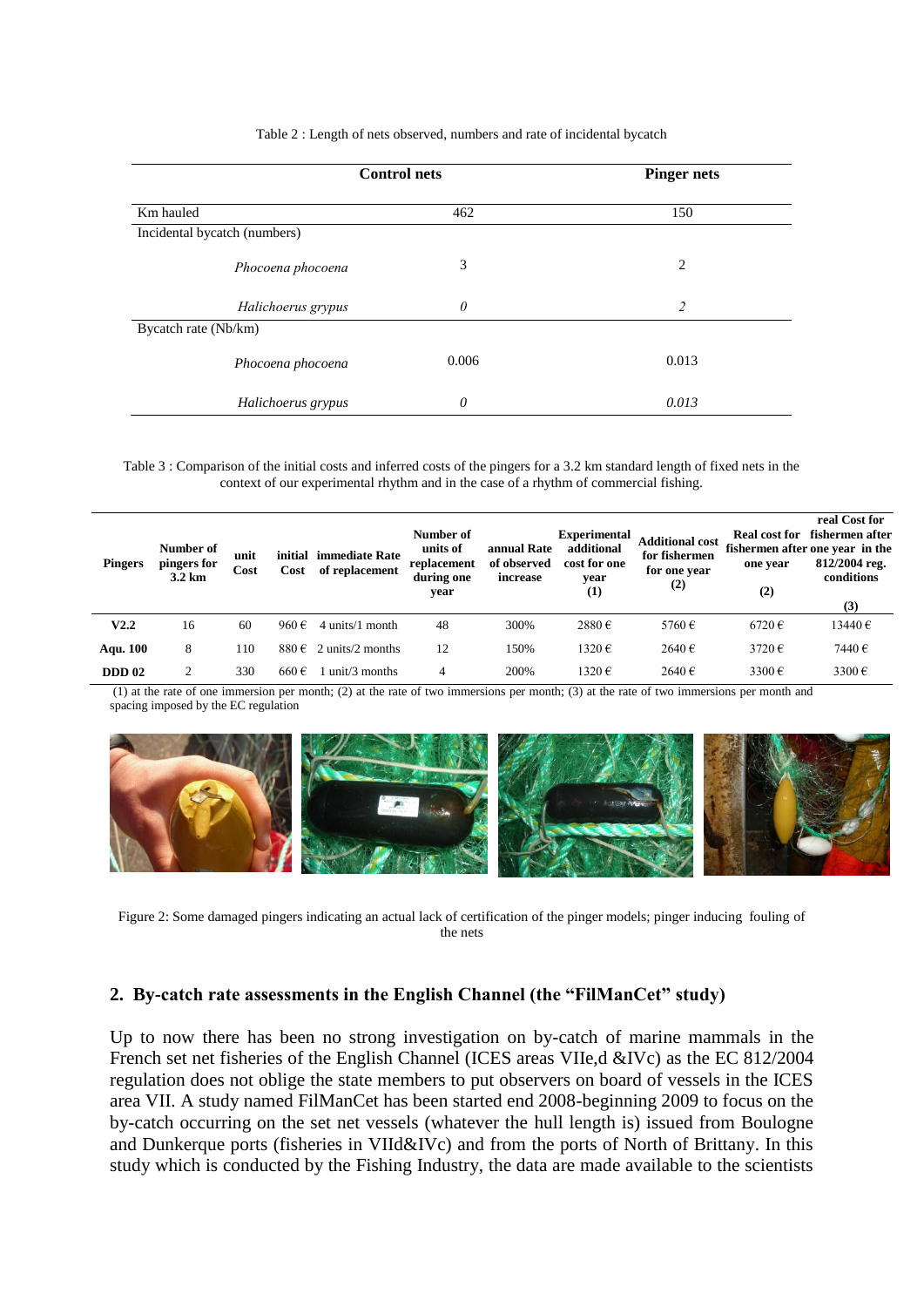of Ifremer who has prepared also the sampling scheme for observation at sea. Two observers are employed full time in the North of France coasts by the regional committee for marine fisheries (CRPMEM) and four observers are employed by the company SINAY. The observation program is carried on for 2 two years. Trials to test pingers will be implemented this year in the northern part of the VIId area.

At the end of October 2009, a total of 358 fishing days were observed (74 fishing days in area VIId and 214 fishing days were observed in area VIIe. Even if the coverage is not as high as planned, the observations in the North of Brittany (VIIe) are regular, covering all the months between beginning of February and end of October.

Three by-catch of cetacean has been recorded in the 1866 km of nets non equipped with pingers and hauled in the French fisheries of the English Channel. Two porpoise and one pilot whale were all captured with vessels less than 12m working in the area 26E5 with nets targeting the monkfish *Lophius piscatorius* with trammel nets immerged at a depth greater than 90 m*.* The harbour porpoise *Phocoena phocoena* (2 animals) were captured in June and in October 2009 and the pilot whale was recorded in October.

For the Western Channel, the by-catch rate in set nets resulting was only two porpoise for 214 days at sea having a total of 1437 km of non pingered nets hauled. The observed nets were compounded of 1062 km of large mesh nets (monkfish and rays), 270 km of spider crab nets and 105 km of miscellaneous targeted fish. The VIIe investigated area was the fishing area of vessels from Saint-Malo to Morlaix. This by-catch in a part of VIIe where some nets targeting spider crabs are used with long immersion time corresponds to one pilot whale per 160 000 km.h and one porpoise per 80 000 km.h which is 100 times lower than what has been observed on Irish nets in the Celtic Sea and 700 times lower than what has been reported in the North Sea by some authors.

Such a low by-catch rate was yet observed in the VIIe area from which includes Paimpol where another observer has observed 160 days at sea between July 2007 and November 2008 with only one by-catch of common dolphin.

Other French data yet reported for area VII indicate that a higher bycatch rate of marine mammals including harbour porpoise seems to occur in VIIf areas in 2007 and 2008 summers. All these information indicate that by-catch rates are very variable between areas inside ICES area VII. The by-catch rate in the south of area VIIe is very low compared to other areas as VIIf. Such an information can help to improve the EC 812/2004 regulation.

## **3. Cetacean surveys**

Three different surveys have been carried out in the English Channel along the French coasts:

In 2005, the LEMM/Océanopolis, Brest, France) conducted an aerial survey along Brittany coasts (in Area VIIe) according to standard line-transect methodology. Tracklines were surveyed following a saw-tooth pattern (Figure 3) designed for a high-winged twin engine aircraft, equipped with bubble windows (Partenavia P68C) flying at an altitude of 600 ft (182 m) at a speed of 100 knots.

The aerial survey was conducted during the summer (August). It covered 1578 km. A total of 24 schools of harbour porpoises (54 individuals) were observed, which represented 68.6% of the total cetacean schools sightings. The encounter rate was 1.5 sightings per 100 km throughout the studied area. All the sightings were concentrated around the western part of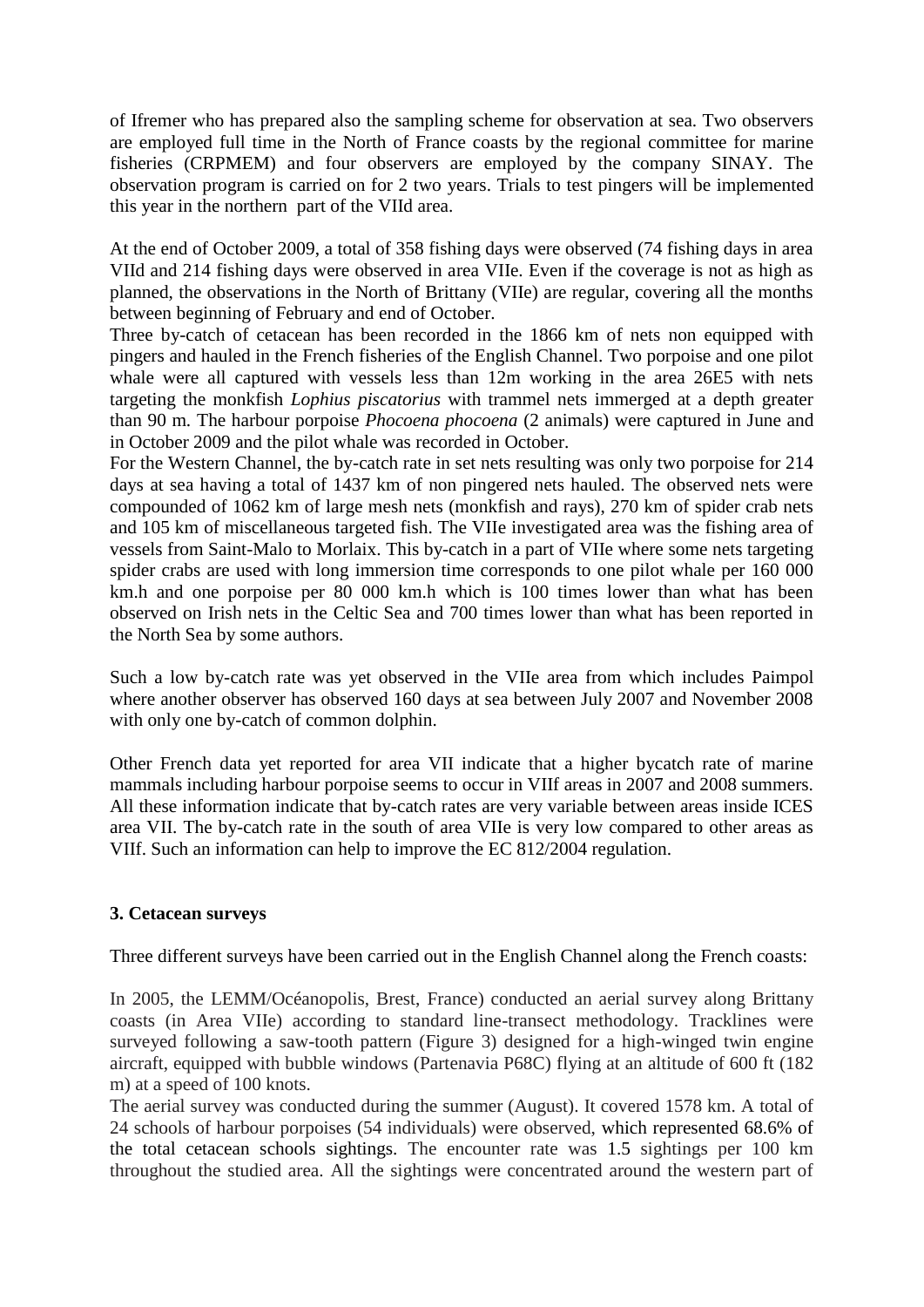Brittany. In this area (377 km of aerial survey), the encounter rate peaked at 5.8 sightings per 100 km.



*Figure 3: Aerial survey and opportunistic sightings along Brittany coasts in 2005*

In 2008/2009, linked to the "Pingiroise" study, an other aerial surveys were carried out by the LEMM/Océanopolis in partnership with the marine protected area of Iroise Sea (in Area VIIe). Using the standard line-transect methodology a prospected area of 7076 km<sup>2</sup> was covered by surveying 10 line transects spaced by 5 miles (Figure 4) at an altitude of 600 ft at a speed of 100 knots operated by the Partenavia P68C with bubble windows.

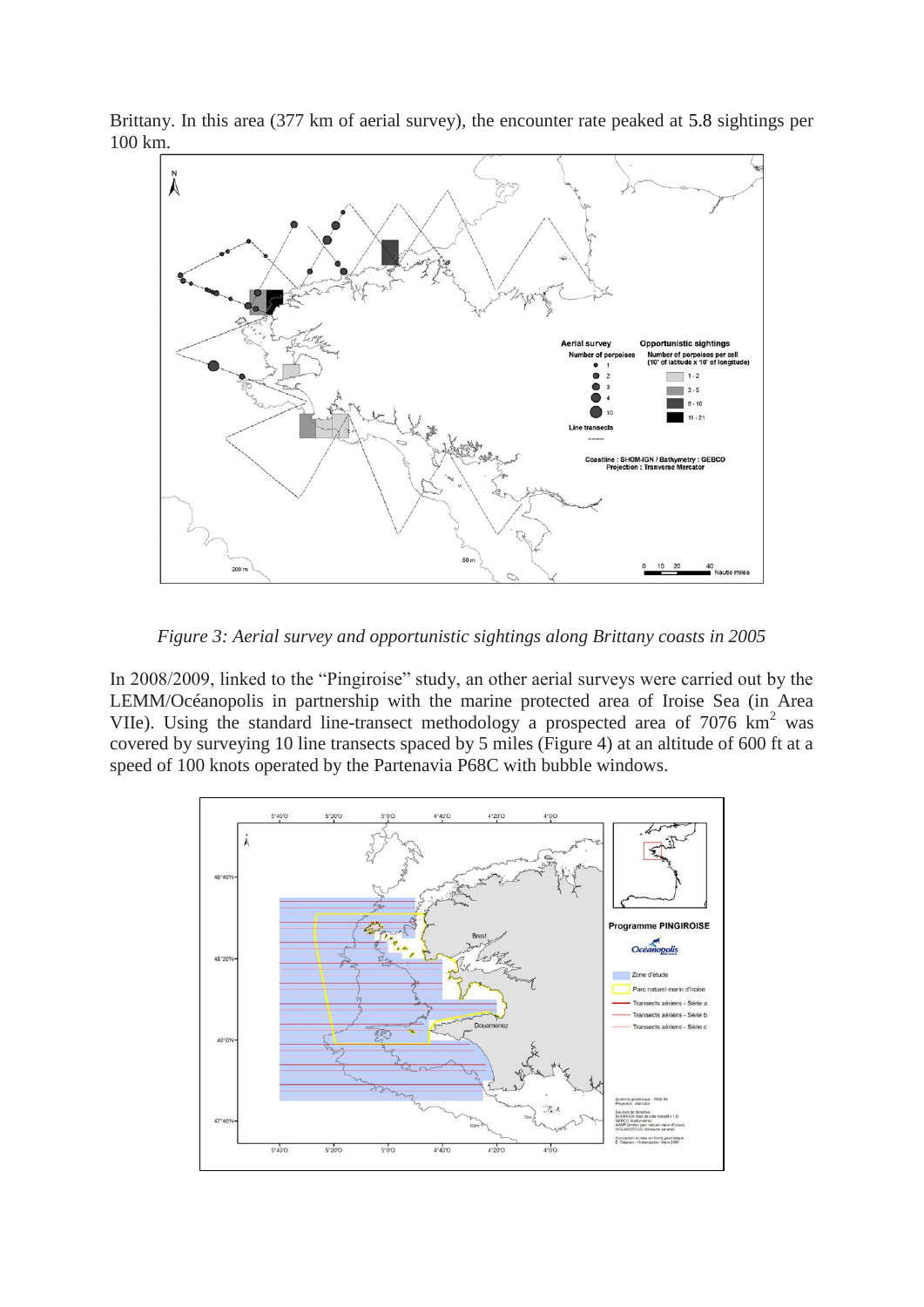From April 2008 to May 2009, 3946 km were crossed for a total of 7 surveys. All the harbour porpoise sightings (28) occurred during the summer. The encounter rate was 3.1 sightings per 100 km. Concerning the common dolphins, 17 sightings on 27, occurred in winter with an encounter rate of 2.9 sightings per 100 km.

In 2009, OCEAMM, a non-governmental organization (Zyuzcoote, France), conducted in the framework of the study FilManCet, ship based standard line-transect surveys from the Belgian border to the Bay of Somme (in side areas VIId and IVc). 12 saw-tooth pattern line transects were surveyed. The study area was divided in two subdivisions (Figure 5) and the surveys were carried during two seasons: March-April and August-September. A total of 282.4 km on effort was covered for the first period and 421.8 km for the second period (total of 704.2 km).



*Figure 5: Ship based survey from the Belgian border to the Bay of Somme in 2009*

The encountered rate for the harbour porpoise were 17.7 sightings per 100 km for the first period and 7.8 sightings per 100 km for the second, representing, respectively, 50 and 33 sightings.

# **4. Conclusions**

Harbour porpoises, pilot whales and common dolphin are sometimes incidentally caught in set nets; The by-catch rate for harbour porpoise is very low compared to other areas (Celtic Seas or North sea). The low bycatch rate calculated in the fisheries in Brittany is probably due to a lower abundance of the harbour porpoise in the sampled area: 0.132 ind/km2 in Iroise Sea (Pingiroise study) compared to 0.408 ind/km2 in the Celtic Sea (SCANSII).

An other explanation could be linked to the fishing process, especially for spider crab netting.

The pinger systems as mandated by the EC 812/2004 regulation are very expensive, not always reliable and their utilization involved fishermen security concerns. The less expensive